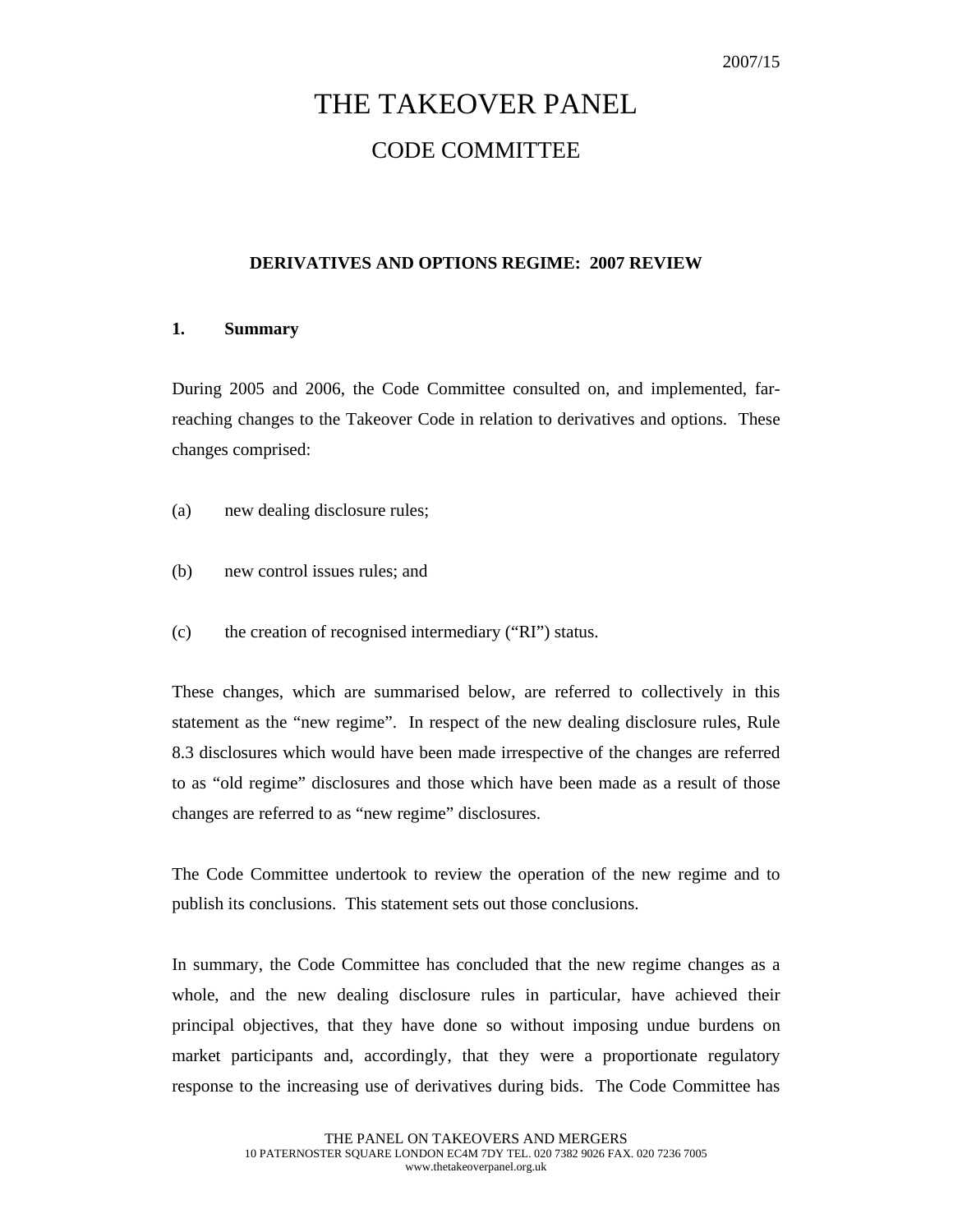therefore concluded that at this stage no amendments to the new regime need to be made. However, as described below, the Code Committee intends to give further thought to certain dealing disclosure issues in due course.

# **2. Informal consultation**

On behalf of the Code Committee, the Panel Executive undertook an informal consultation exercise to establish reactions to the operation of the new regime. Comments were invited from 113 entities, including trade bodies, hedge funds, companies which had been in offer periods, institutional fund managers, corporate finance advisers, corporate brokers, compliance officers, traders and solicitors. These entities were selected for one or more of the following reasons:

- (a) the new regime had imposed new obligations on them (e.g. hedge funds which were obliged to make disclosures of dealings in derivatives and compliance officers charged with the task of compliance);
- (b) they were potential beneficiaries of the new regime (e.g. investors, companies which had been in offer periods and securities houses with trading desks which enjoyed RI status);
- (c) they were involved in advising on takeovers (e.g. corporate finance advisers, corporate brokers and solicitors) or were active market participants (e.g. traders); or
- (d) they had expressed opinions on the new regime either at the proposal stage, by responding to the relevant public consultation papers (PCPs 2005/1, 2005/2 and 2005/3), or subsequently, in the context of bid transactions or otherwise.

The overwhelming majority of the 89 respondents commented on the new dealing disclosure rules but few had comments on the new control issues rules or the creation of RI status.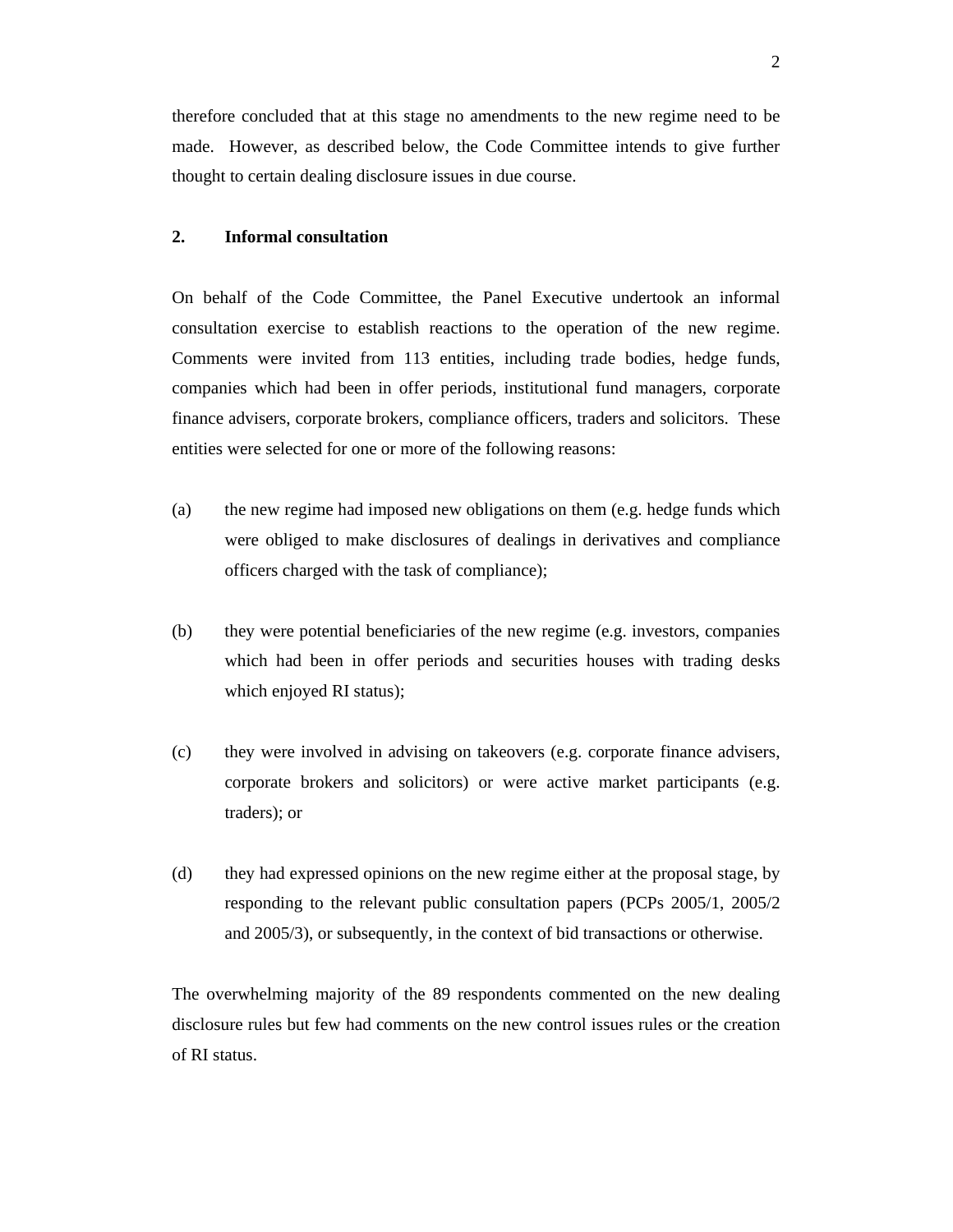The Code Committee is grateful for the responses it received and which it has considered carefully. Its comments and conclusions are set out below.

# **3. New dealing disclosure rules**

## *(a) Summary of the changes*

On 7 November 2005, Rule 8.3 was amended to provide that long derivative and option interests count in the same way as shareholdings towards the 1% trigger threshold for the disclosure of dealings. A summary of these changes can be found in the section headed "The Code" – "Summary of 7/11/05 changes" on the Panel's website at www.thetakeoverpanel.org.uk.

The new regime also adopted the "composite disclosure model", whereby a person is required to disclose his positions, whether long or short, and whether in physical stock or synthetic, in all classes of relevant securities of the company in respect of which he triggers a dealing disclosure. The objective of the composite disclosure model is to give a "complete picture" of the discloser's positions.

# *(b) Operation*

The Code Committee considers the following points to be of note.

## *Increase in number of disclosures*

The new dealing disclosure rules increased the number of Rule 8.3 disclosures by approximately 19.3% (i.e. new regime disclosures as a percentage of old regime disclosures) over the period from 7 November 2005 to 31 May 2007. This percentage has varied month on month but has demonstrated a general rising trend. The increase for the three month period to 31 May 2007 was 24.7%.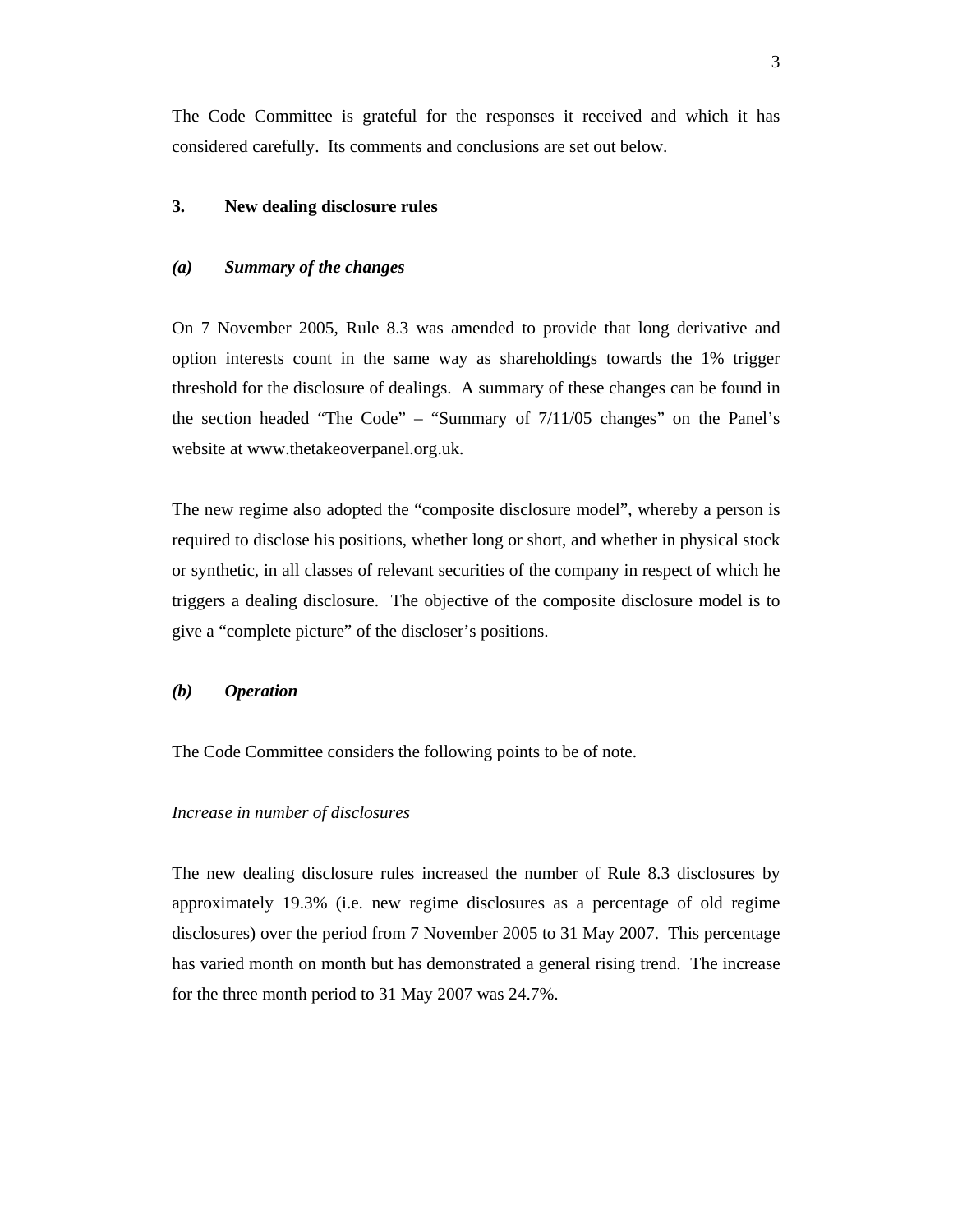#### *Disclosure complexity*

The overwhelming majority of new regime disclosures involve dealings or positions in single stock contracts for differences ("CFDs") and such disclosures are not generally complex or difficult to understand. A very small number of new regime disclosures have resulted from dealings in options and the balance have been disclosures required under the composite disclosure model.

# *Market liquidity*

Whilst it is difficult to measure objectively the impact of the new dealing disclosure rules on market liquidity, the Code Committee has no evidence to suggest that there has been a decline in market liquidity in bid stocks since November 2005. On the basis of comments by traders and other market participants there appears to be no perception that liquidity has suffered.

# *(c) Consultation responses*

Support amongst respondents for the new dealing disclosure rules was strong across all constituencies. 90% of the respondents declared themselves to be in favour of the new disclosure regime and a large proportion of them expressed the view that the new rules have significantly improved market transparency during offer periods. Whilst the new regime has led to a considerable number of additional disclosures, the responses received clearly indicate that the market has had little difficulty in analysing and absorbing these.

A number of respondents made suggestions for amendments to the new rules or for further rule changes which might be made. Their comments and suggestions, and the Code Committee's reactions to them, are summarised below.

#### *Rule 8.3 trigger threshold*

Two respondents suggested that the Rule 8.3 trigger threshold for dealing disclosure should be raised to 2%. Another respondent suggested that Rule 8.3 might be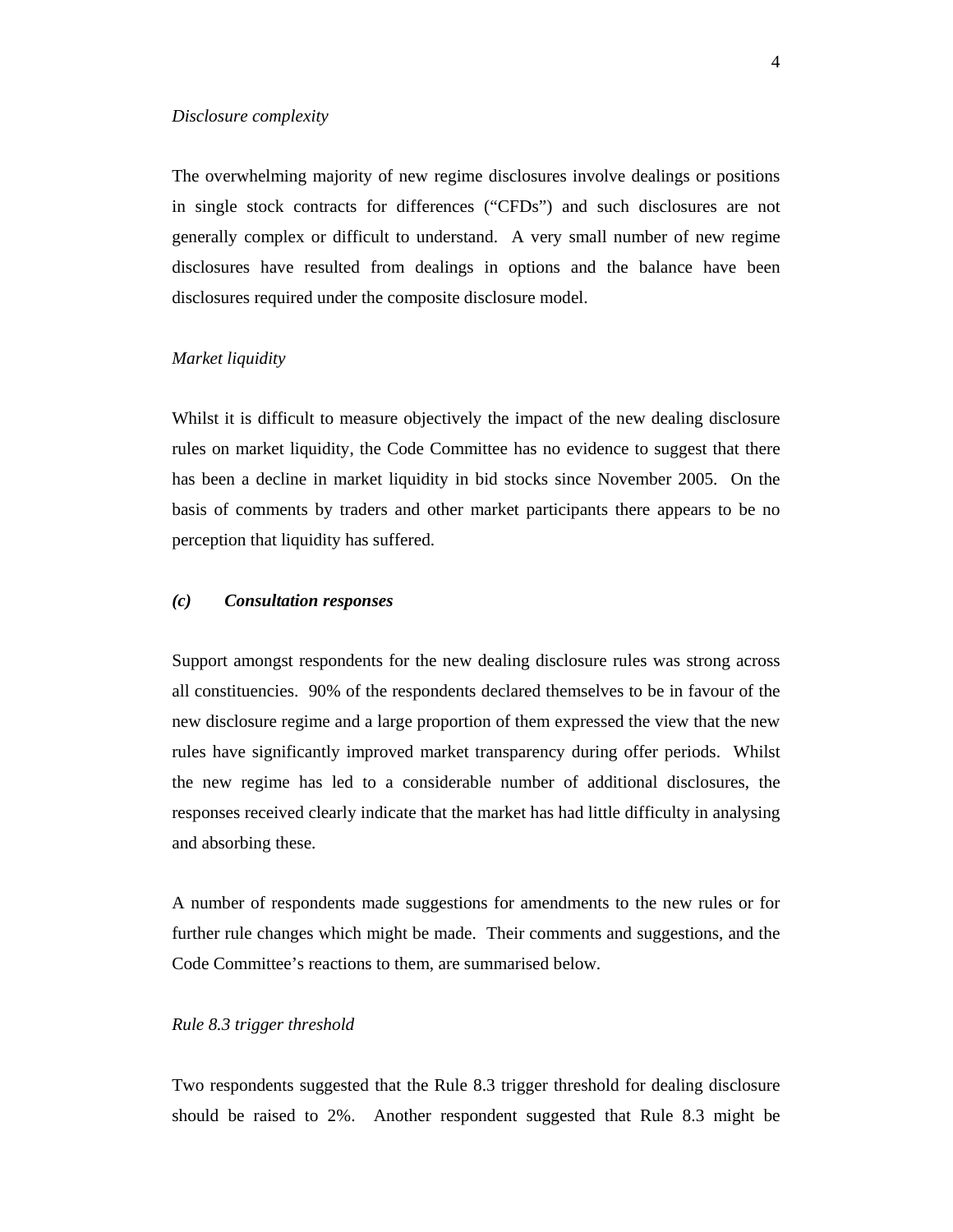amended to apply only when a person's interests move up or down through a whole percentage point. Other respondents argued that the trigger threshold should remain unchanged or should be reduced.

The outcome of a takeover may be decided by a fine margin and the Code Committee considers that the 1% threshold in Rule 8.3 has stood the test of time since it was introduced in 1987 and that it remains appropriate. It also considers that all dealings should be disclosed by persons with significant interests in relevant securities and not merely those which increase or decrease such persons' interests through a whole percentage point.

The Code Committee has therefore concluded that the Rule 8.3 trigger threshold, and the way in which it operates, should remain unchanged.

#### *Composite disclosure*

Two respondents suggested that the composite disclosure model leads to a number of disclosures which, they argued, are of little interest to shareholders. The respondents noted that an interest of 1% in, for example, a class of convertible securities might, on conversion, give the holder an interest of less than 1% in ordinary shares.

The Code Committee recognises that point and it has sympathy for suggestions that would reduce disclosures which can safely be regarded as inconsequential. It intends to give further thought to the subject of composite disclosure in due course.

#### *Disclosure of significant interests at the start of offer periods*

18 respondents noted that Rule 8.3 is triggered only when a person with an interest of 1% or more in relevant securities of an offeror or offeree company deals in any relevant securities of that company and that, as a result, if a person has any such interest at the commencement of an offer period which has not been disclosed publicly, then his interest will remain undisclosed if he does not deal during the offer period. Given that one of the main purposes of Rule 8.3 is to assist shareholders in determining where voting control of a company lies, such respondents argued that this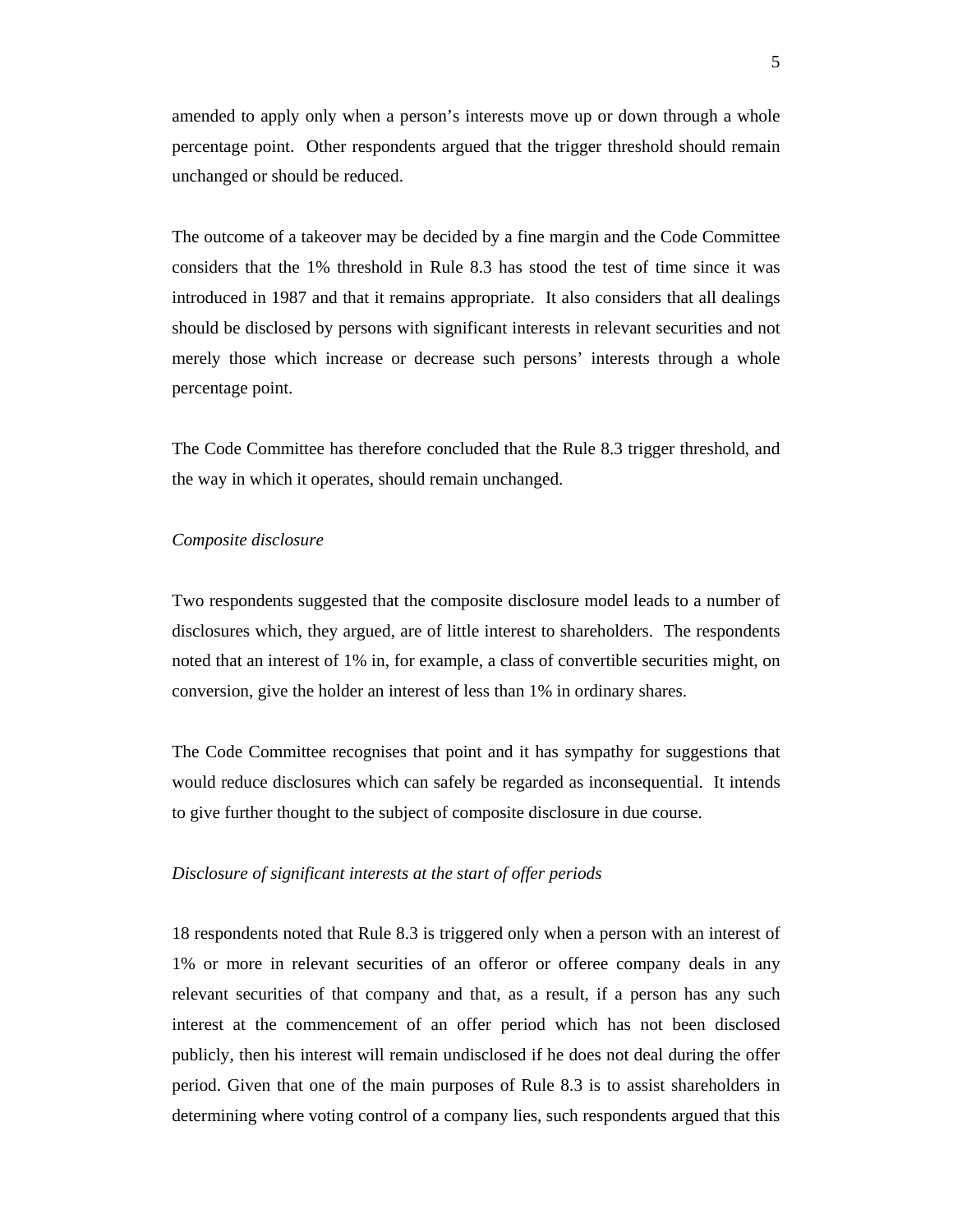represents an anomaly. Accordingly, they suggested that persons with interests of 1% or more in relevant securities at the commencement of an offer period should be required to disclose their positions at that time. This is referred to in this statement as the "snapshot suggestion".

The Code Committee recognises the logic of the snapshot suggestion. Its adoption would, however, be a significant step because it would extend disclosure obligations to persons who would not have dealt in relevant securities. Accordingly, the Code Committee considers that careful thought should be given to the manner in which such new disclosure obligations might operate and has asked the Executive to analyse the extent and nature of the interests in relevant securities which the adoption of the snapshot suggestion might reveal. The Code Committee will consider the results of this exercise in due course and will then reflect further on the merits of this idea.

#### *Securities borrowing and lending and short selling*

Six respondents suggested that securities borrowing and lending transactions should be treated as dealings and, accordingly, should be disclosable. One respondent declared its opposition to this idea.

In addition, 16 respondents suggested that Rule 8.3 dealing disclosure requirements should be extended to persons with significant short positions. Two respondents declared their opposition to this idea.

Securities borrowing and lending and short selling are related subjects. The Code Committee has considered both subjects in the past and intends to reconsider them in due course.

#### *Derivative counterparty disclosure*

Five respondents suggested that some form of disclosure requirement should be imposed on the counterparties to derivative positions. They also raised the possibility that persons who disclose derivative positions should be obliged to identify the counterparties to those positions so as to enable shareholders to reconcile disclosures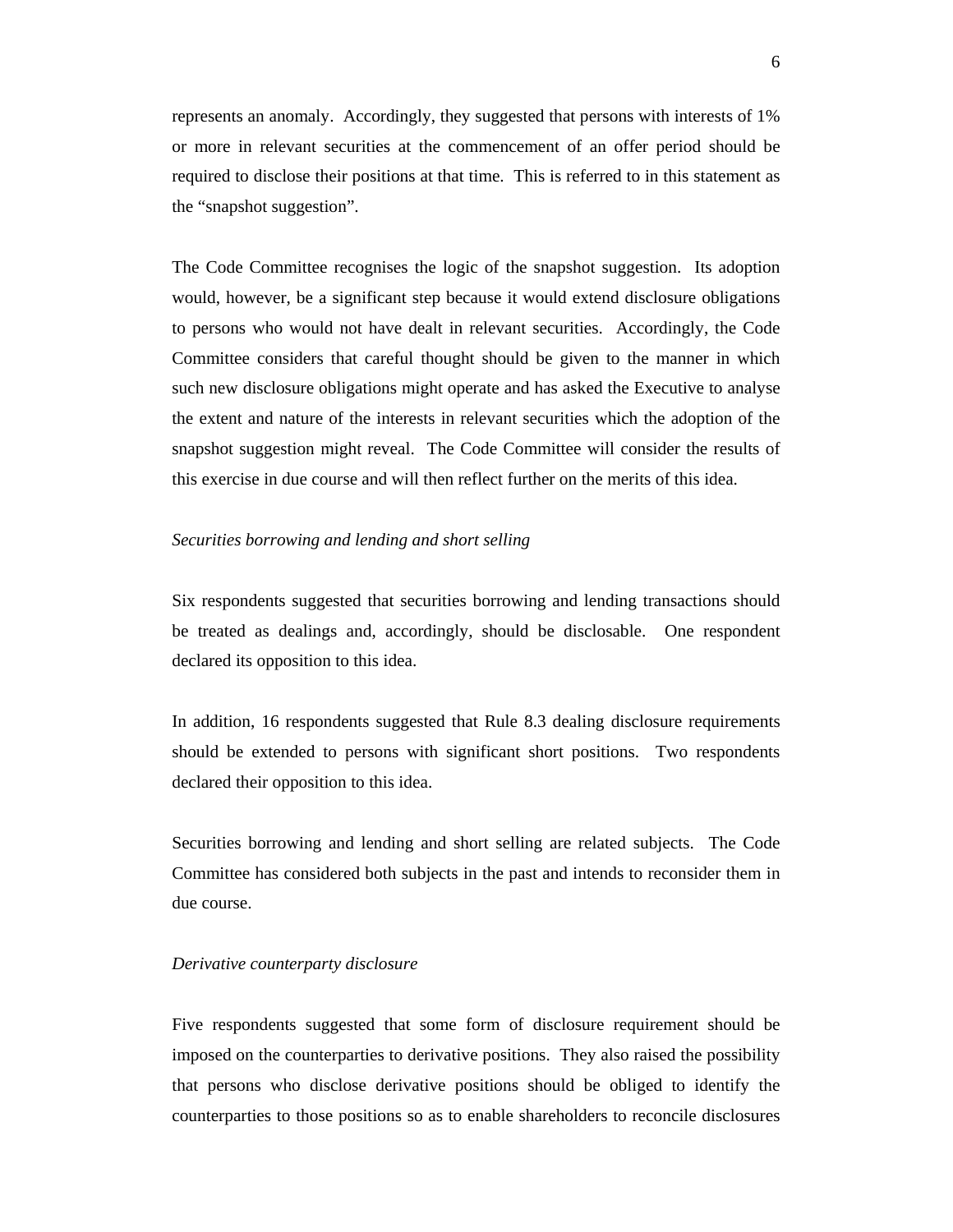of derivative positions by hedge funds and other market participants with other disclosures by counterparties. Counterparties to derivative positions are usually securities houses which are likely to enjoy RI status and accordingly to be exempt from the disclosure obligations in Rule 8.3.

The Code Committee does not agree with this suggestion. It believes that the new dealing disclosure rules in their current form provide shareholders with sufficient information in relation to derivative dealings.

# *Rule 8.3 disclosure deadline*

Two respondents suggested that the Rule 8.3 disclosure deadline, being 3.30pm on the business day following the date of a dealing, should be brought forward.

The Code Committee agrees that disclosures will be of more benefit to the market if they are made quickly. However, the previous 12 noon Rule 8.3 disclosure deadline was relaxed to 3.30pm in November 2005 specifically because persons located in different time zones had difficulty in complying with the 12 noon deadline and because it was anticipated that the new dealing disclosure rules might take more time to comply with than the rules which preceded them. The Code Committee does not consider it appropriate to amend the disclosure deadline at this stage but it will keep this issue under review.

# *Technical suggestions*

A number of respondents made suggestions regarding the procedure for making disclosures and the detail of what is required to be disclosed on Disclosure Forms. The implementation of the suggested changes would not require Code amendments. Some of these suggestions have been adopted. Others are being examined by the Executive.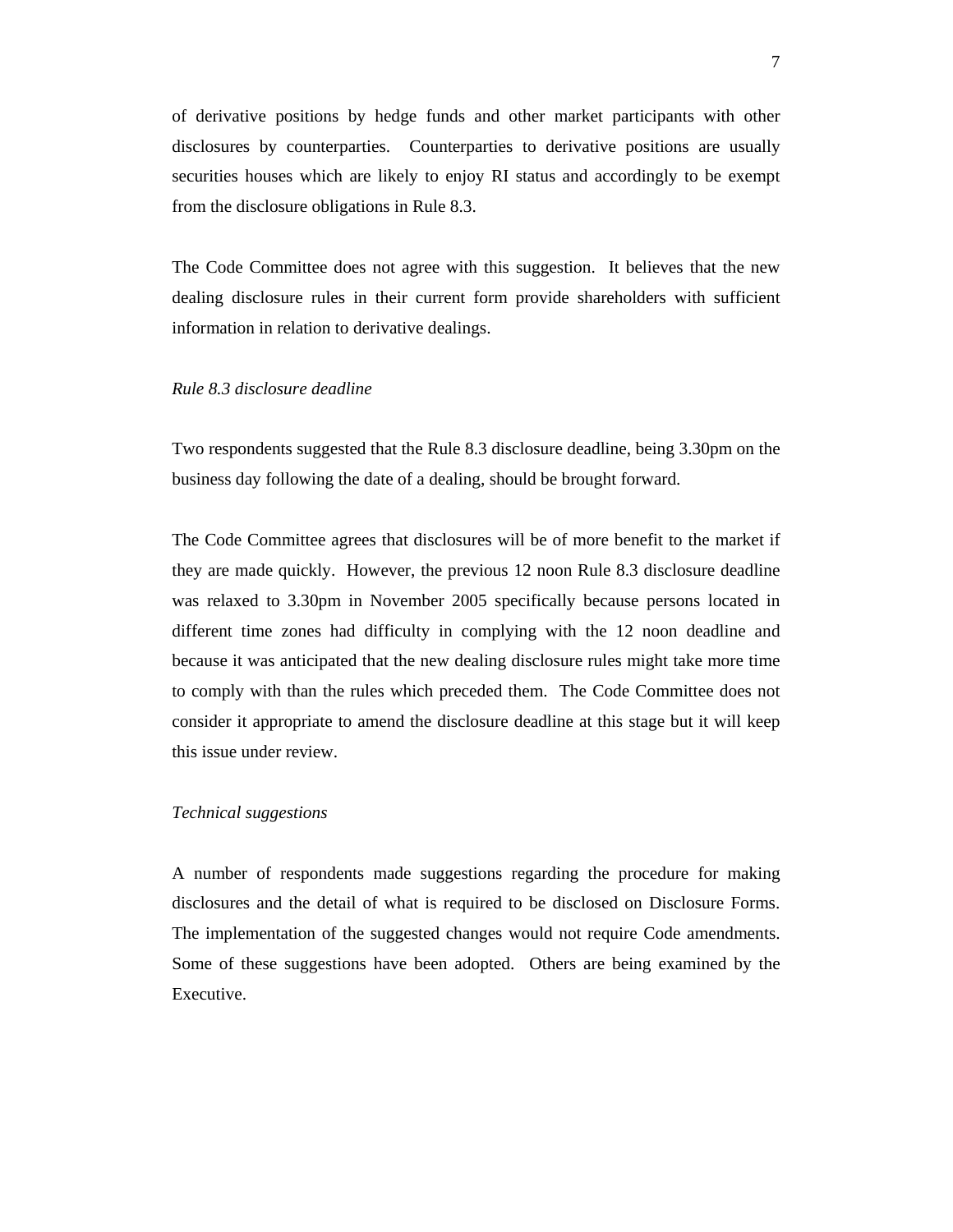## **4. New control issues rules**

#### *(a) Summary of the changes*

On 20 May 2006, the mandatory bid rule (Rule 9) was amended so as to provide that long derivative and option interests should be taken into account in addition to shareholdings. In addition, the restrictions on acquisitions in the 30% to 50% band under Rule 5.1, and the offer price setting provisions of Rules 6, 9.5 and 11, were amended to take account of dealings in derivatives and options.

# *(b) Operation*

A small number of technical issues have arisen under the new control issues rules but these have not caused any material difficulties in the cases concerned.

## *(c) Consultation responses*

Few respondents made comments on the new control issues rules. 15 respondents declared themselves to be in favour of these rules and no significant objections were received.

The Code Committee considers that the adoption of the new control issues rules was sound and that it has achieved its objective without imposing undue burdens or constraints on the market. Accordingly, it has concluded that no changes to these rules should be proposed.

# **5. Creation of RI status**

#### *(a) Summary of the changes*

On 20 May 2006, the Code Committee introduced RI status for trading desks whose primary function is client-serving business, and not proprietary business, with the purpose of ensuring that the implementation of the new regime did not deter trading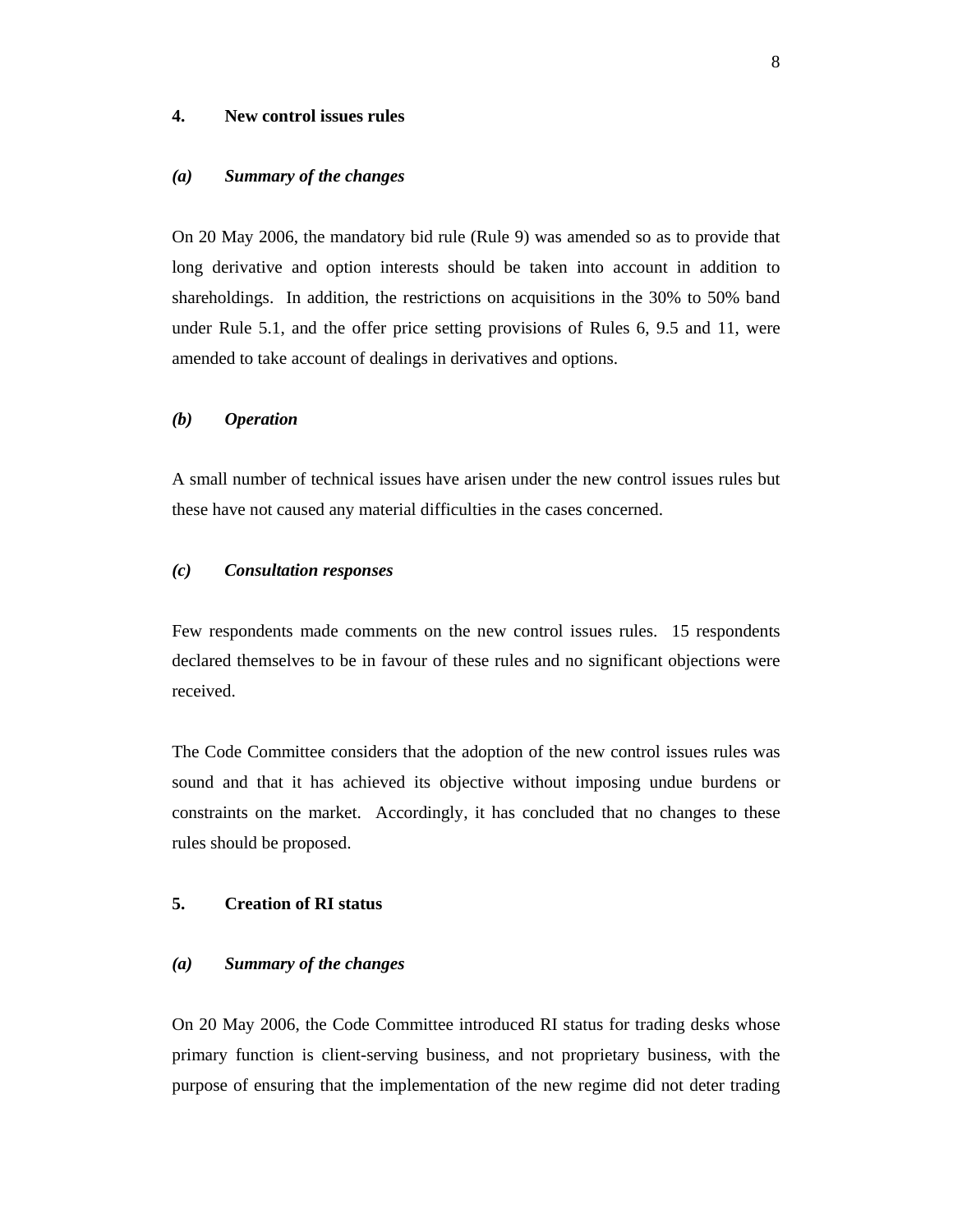desks from taking positions in order to satisfy client orders, to the detriment of market liquidity. If a trading desk is granted RI status, the following dispensations apply:

- (a) to the extent that the desk has interests in shares in a client-serving capacity as a result of positions in derivatives or options, those interests are not to be taken into account for the purposes of the mandatory bid rule (Rule 9); and
- (b) to the extent that the desk deals in relevant securities in a client-serving capacity, it will not be required to disclose those dealings under Rule 8.3.

## *(b) Operation*

An obvious concern in relation to RI status is that proprietary business booked through trading desks which enjoy RI status might be miscategorised as client-serving business and thereby benefit from the above dispensations in a manner not intended by the Code Committee.

The Executive has informed the Code Committee that it is not aware of any instance where a securities house whose trading desks enjoy RI status has had interests in relevant securities, including long derivative or option positions, of a percentage approaching 30%. This provides comfort in respect of Rule 9. The Code Committee also understands that the great majority of significant positions held during offer periods on trading desks which enjoy RI status represent hedges against derivative exposures. The Code Committee considers hedge positions of this kind to be clientserving in nature.

Since May 2006, the Executive's market surveillance unit has undertaken 409 investigations of positions of 1% or more held during offer periods on trading desks which enjoy RI status. In 96.6% of such cases, the net client-serving position, having deducted stock held as a hedge against derivative exposures, was below 1%. The results of those investigations indicate that the risk of disclosure obligations being avoided as a result of dealings and positions being miscategorised is relatively small.